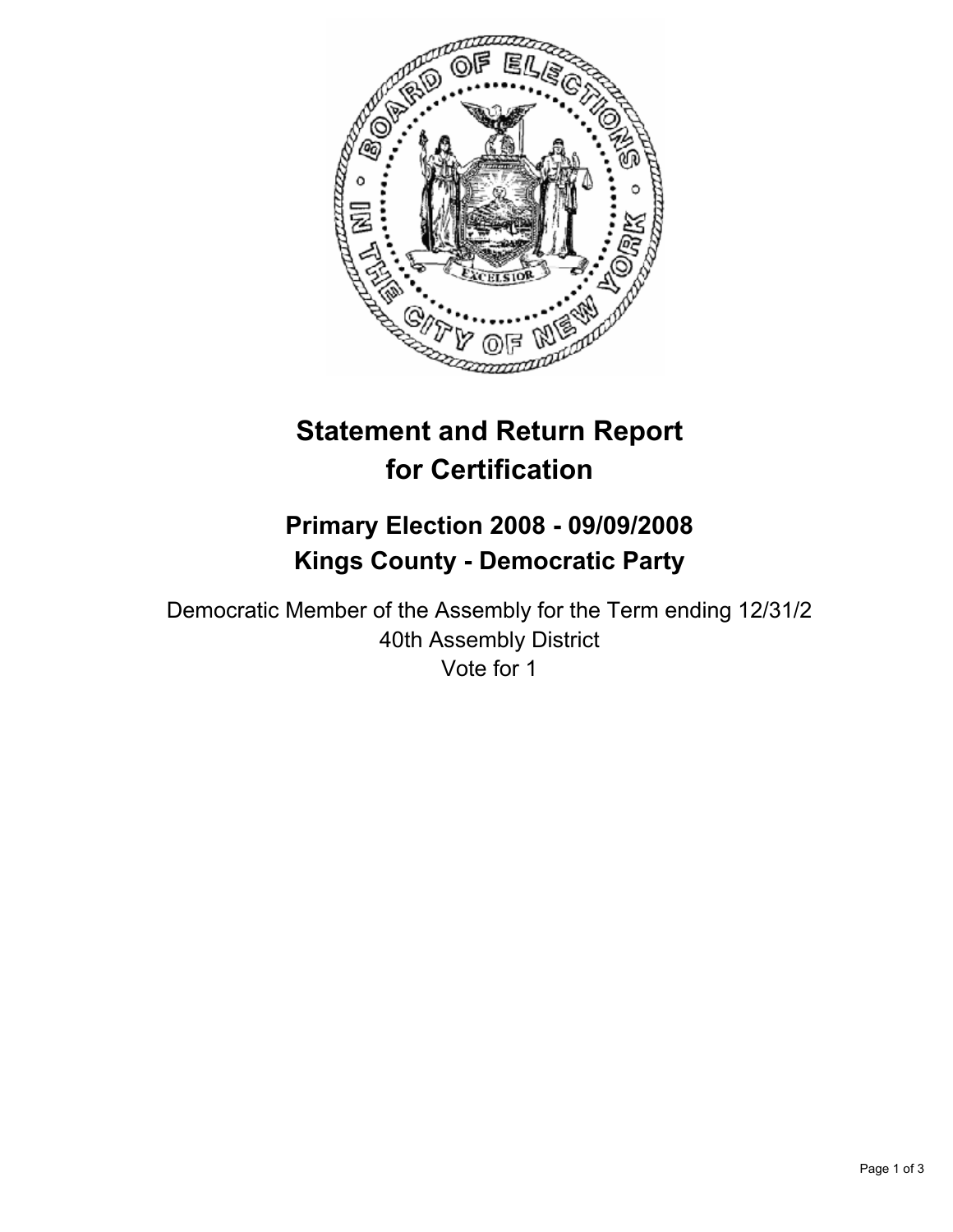

### **Assembly District 40**

| <b>EMERGENCY</b>       | 46    |
|------------------------|-------|
| ABSENTEE/MILITARY      | 84    |
| AFFIDAVIT              | 400   |
| <b>INEZ D BARRON</b>   | 2,922 |
| <b>NATHAN BRADLEY</b>  | 753   |
| <b>KENNETH EVANS</b>   | 821   |
| <b>WINCHESTER KEY</b>  | 1,172 |
| <b>EARL L WILLIAMS</b> | 1,360 |
| <b>Total Votes</b>     | 7,028 |
|                        |       |